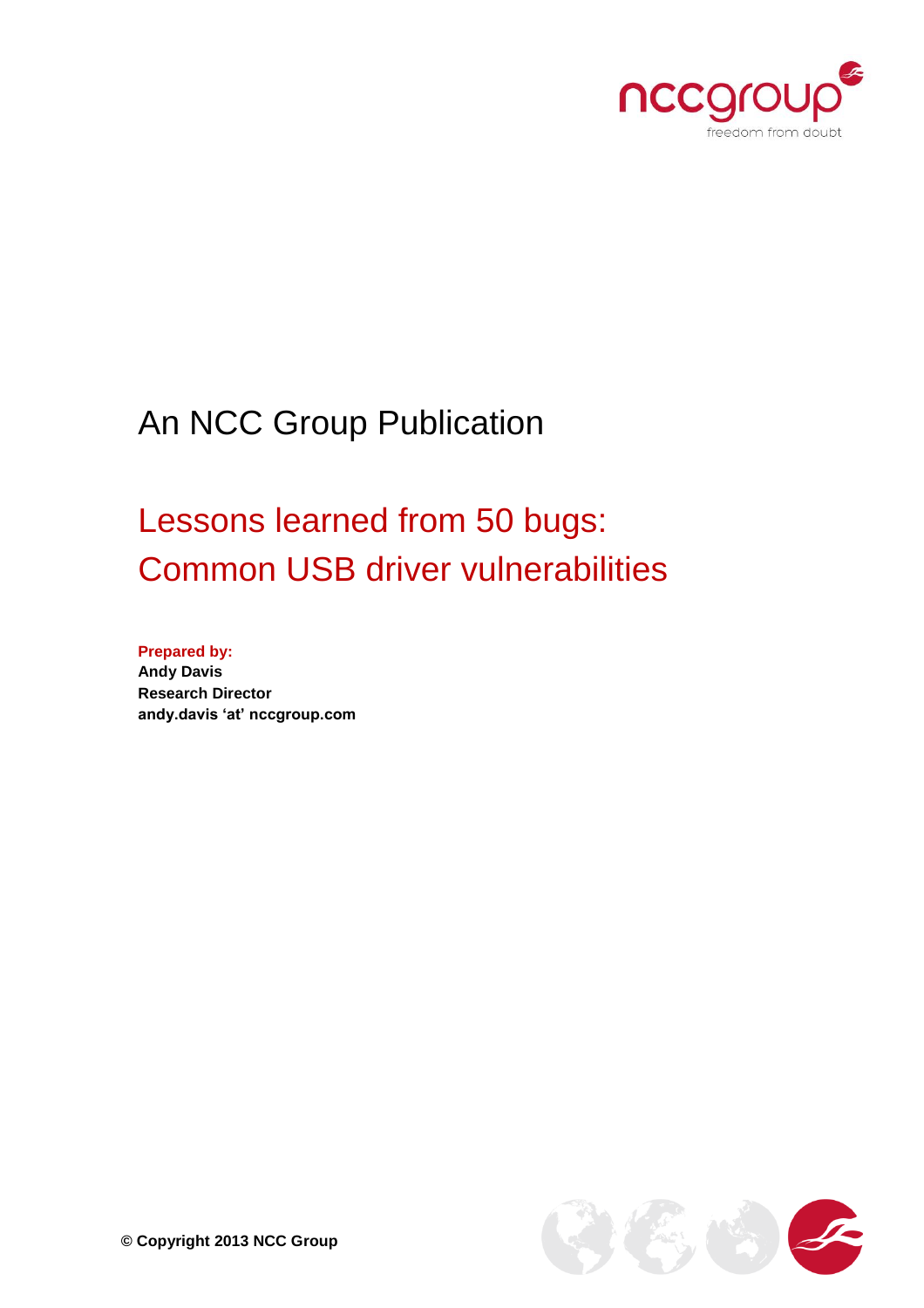

# **Contents**

| 1              |                |  |  |  |  |  |
|----------------|----------------|--|--|--|--|--|
|                | 1 <sub>1</sub> |  |  |  |  |  |
| $\mathbf{2}$   |                |  |  |  |  |  |
|                | 2.1            |  |  |  |  |  |
|                | 2.2            |  |  |  |  |  |
|                | 2.3            |  |  |  |  |  |
| 3 <sup>7</sup> |                |  |  |  |  |  |
|                | 3.1            |  |  |  |  |  |
|                | 3.2            |  |  |  |  |  |
|                | 3.3            |  |  |  |  |  |
|                | 3.4            |  |  |  |  |  |
|                | 3.5            |  |  |  |  |  |
| 4              |                |  |  |  |  |  |
| 5              |                |  |  |  |  |  |
|                | 5.1            |  |  |  |  |  |
|                | 5.2            |  |  |  |  |  |
|                | 5.3            |  |  |  |  |  |
|                | 5.4            |  |  |  |  |  |
|                | 5.5            |  |  |  |  |  |
| 6              |                |  |  |  |  |  |
| 7              |                |  |  |  |  |  |
| 8              |                |  |  |  |  |  |

# <span id="page-1-0"></span>**List of Figures and Tables**

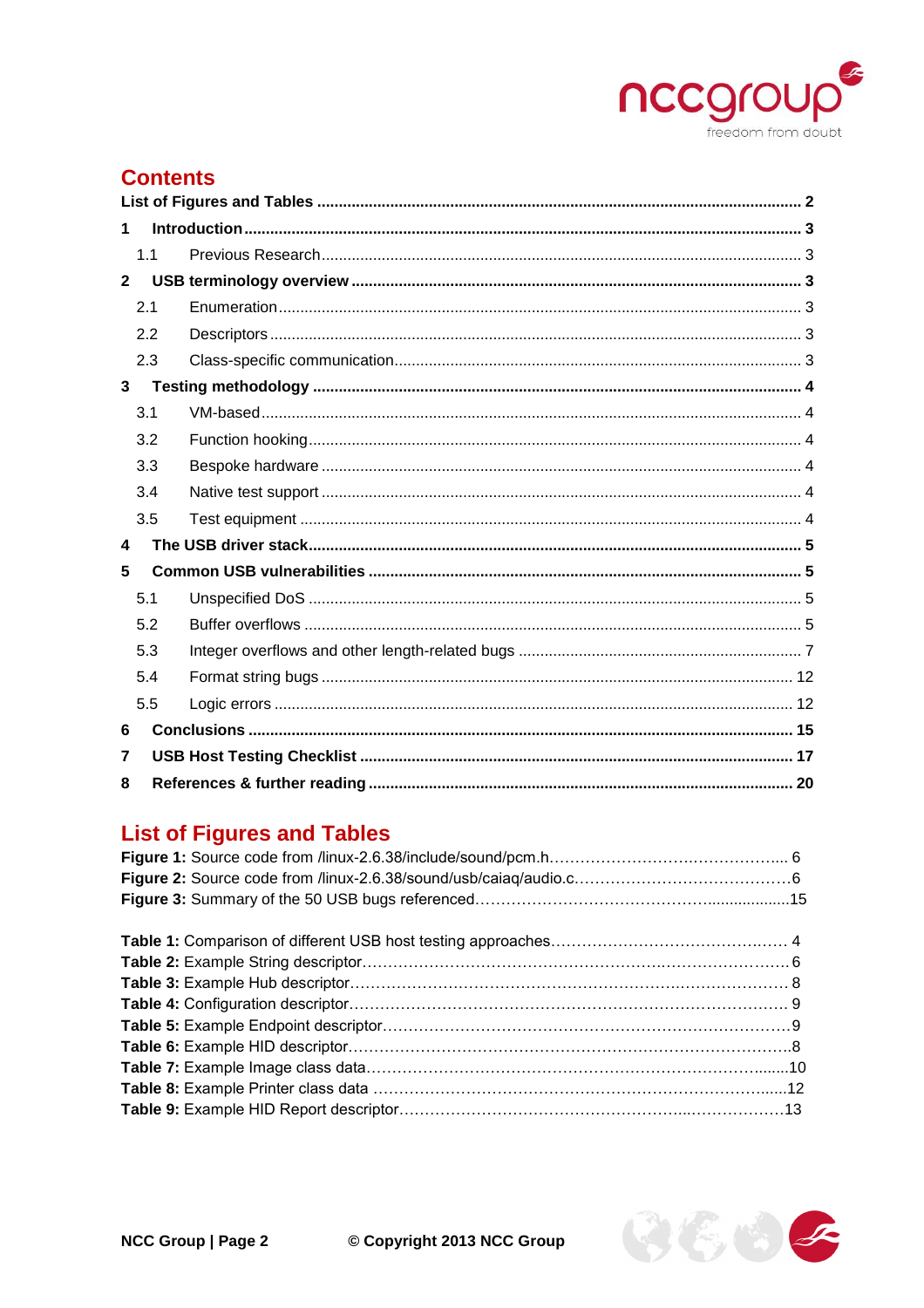

# <span id="page-2-0"></span>**1 Introduction**

Over the past few years NCC Group has identified over fifty USB driver bugs in all the major operating systems and many of these have affected more than one OS. Based on these discoveries, this paper presents common USB vulnerabilities and how to identify them from a black box testing<sup>[1]</sup> perspective. The first paper<sup>[2]</sup> the author wrote on the subject of USB vulnerabilities was presented at Black Hat USA 2011 and this paper updates and extends the information initially presented. Although exploiting USB-based vulnerabilities often requires physical access to a host, the ability to execute arbitrary code (sometimes with kernel privileges) purely by inserting a device into a computer still represents a significant risk to businesses and to governments around the world.

The paper will first discuss the various different approaches to testing USB host-based drivers, some of which are OS-specific and others which require specialist hardware and are as a result OSagnostic. However, all the techniques outlined in this paper essentially enable malformed data to be inserted into USB descriptors and other class-specific fields which is then processed during the enumeration phase that occurs when a USB device is inserted into a host. This capability facilitates fuzz testing of USB-related host software. The remaining sections will then detail the different vulnerability classes that have been observed in real-world drivers and more importantly, in which USB descriptors these vulnerabilities have been identified. Conclusions are then presented about the current state of USB driver security and the various security best-practice approaches that can be adopted in order to mitigate the issues identified during NCC Group's research in this domain.

## <span id="page-2-1"></span>1.1 Previous Research

Security researchers have been investigating USB for at least ten years and during that time some great research has been performed<sup>[3][4][5]</sup>. This paper will present a range of bugs commonly observed in USB host-based drivers and a USB testing checklist is included in an appendix to assist security researchers and testers to quickly and easily identify vulnerabilities in future.

# <span id="page-2-2"></span>**2 USB terminology overview**

Rather than repeat information that is available elsewhere, this section only covers the main concepts relevant to the remainder of the paper. There are a number of USB primers<sup>[6]</sup> available and the full protocol specifications<sup>[7]</sup> can be downloaded free of charge from the USB Implementers Forum.

## <span id="page-2-3"></span>2.1 Enumeration

When a USB device is inserted into a host nothing is known about the device and therefore, a question-answer session begins with the host interrogating the device to identify its properties e.g. what type of device it is, how much power it requires and which drivers need to be loaded. This process is known as enumeration.

## <span id="page-2-4"></span>2.2 Descriptors

Descriptors are data structures containing information that represents various properties and capabilities of a USB device. The majority of the vulnerabilities encountered have been in driver code that parses the data stored in these structures.

## <span id="page-2-5"></span>2.3 Class-specific communication

USB devices are categorised based on their class e.g. Image class (cameras), mass storage class (flash memory devices) and HID class (Human Interface Device – mouse / keyboard). Once the enumeration process has completed, the device may then communicate actual data to the host and this is known as class-specific communication. Some vulnerabilities have been observed in code that parses this communication data.

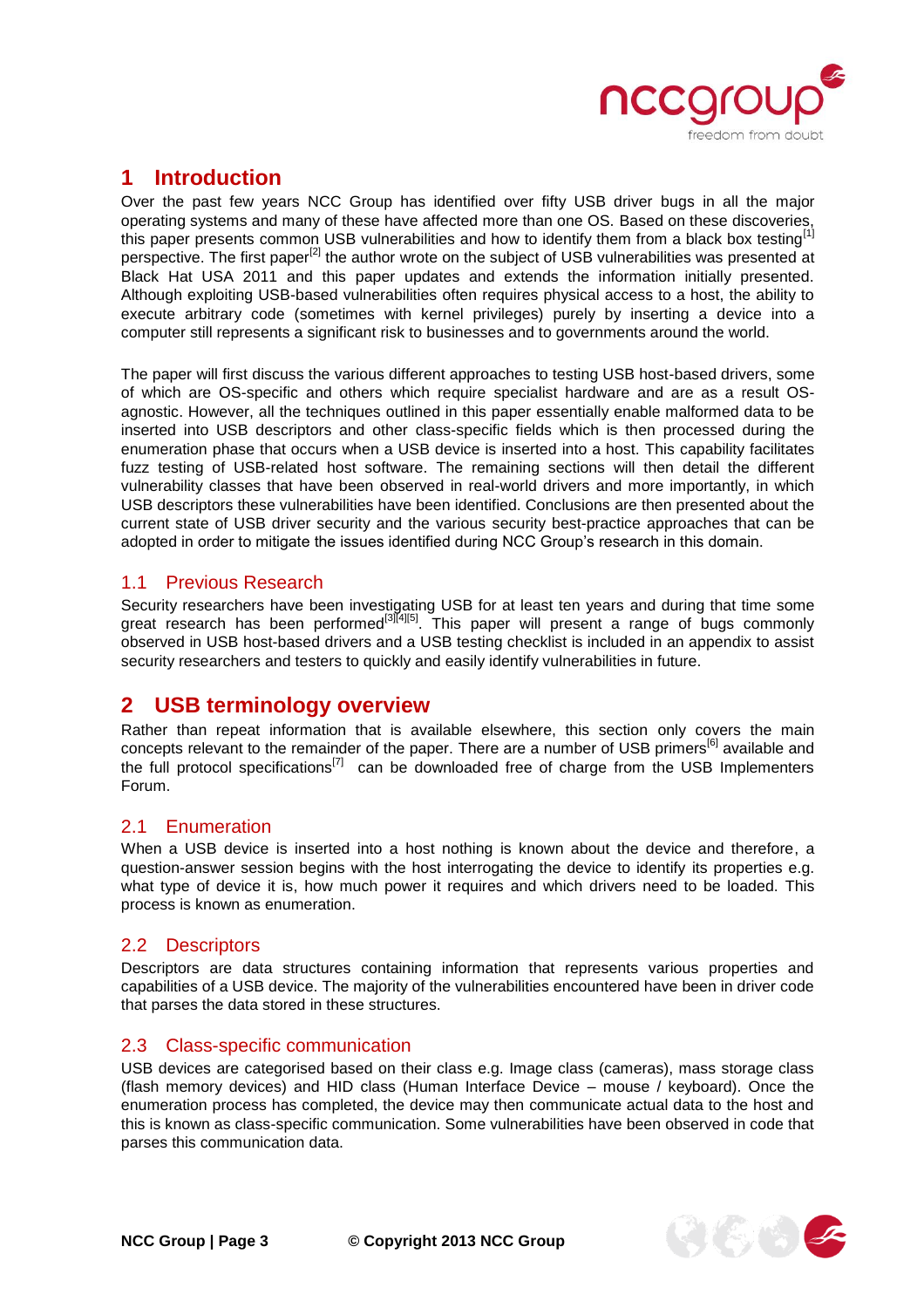

# <span id="page-3-0"></span>**3 Testing methodology**

Testing USB drivers on host machines is not a straightforward process, because you either need to emulate a USB device or proxy the traffic between a device and the host. As a result of how the protocol works it would be extremely difficult to convert a USB host e.g. a PC into a USB device and therefore, if you are not modifying the traffic en-route via some kind of hooking or proxy solution, you need to use a hardware-based approach. This section details the various different approaches to testing USB hosts and compares the relative merits of each.

## <span id="page-3-1"></span>3.1 VM-based

If the target can be run in a VM (Virtual Machine) then USB communication between the host computer and the guest OS will pass through a virtualisation layer and is therefore controllable by the tester. The use of QEMU<sup>[8]</sup> for this purpose has been previously documented<sup>[9]</sup> however, the main drawback with this approach is the target must be capable of being run in a VM, so it couldn't be used to test the host USB stack of devices such as tablets, games consoles or Smart TVs.

## <span id="page-3-2"></span>3.2 Function hooking

If a specific driver is being tested then another approach is to hook functions within the driver and modify the data presented by a real USB device before it is processed by the driver. This can be accomplished using a tool such as Uhooker<sup>[10]</sup> however, the obvious disadvantage with this approach is it is driver-specific.

## <span id="page-3-3"></span>3.3 Bespoke hardware

Many researchers who have investigated USB security have concluded that the best approach is to develop their own bespoke hardware device that enables USB devices to be emulated and their characteristics easily manipulated. Some of these devices have been limited to only being able to emulate specific device classes e.g. HID, however, other more recent hardware solutions, such as Facedancer<sup>[11]</sup> provide a much greater degree of flexibility.

## <span id="page-3-4"></span>3.4 Native test support

In some circumstances the stack natively supports test frameworks, such as the Microsoft 3.0 USB stack<sup>[12]</sup>. However, as with the function hooking approach this is OS-specific.

## <span id="page-3-5"></span>3.5 Test equipment

The final testing option utilises commercial test equipment<sup>[13]</sup>, which records all the traffic between a USB device and a host and can then replay that traffic to emulate the insertion of the device into the host. Furthermore, before the traffic is replayed it can be modified in order to identify vulnerabilities. The author has previously demonstrated how this testing could be automated using Frisbee<sup>[14]</sup>.

| Approach            | <b>OS</b><br>agnostic? | <b>Platform</b><br>agnostic? | Software-only<br>solution | <b>Easy to modify data?</b> |
|---------------------|------------------------|------------------------------|---------------------------|-----------------------------|
| VM-based            |                        |                              |                           |                             |
| Function hooking    | ×                      | $\mathbf x$                  |                           |                             |
| Bespoke hardware    |                        |                              | ×                         | x                           |
| Native test support | ×                      | ×                            |                           |                             |
| Test equipment      |                        |                              |                           |                             |

**Table 1:** Comparison of different USB host testing approaches

As can be seen in Table 1, there are pros and cons to each testing approach, however, although more expensive (approximately \$1400), the most flexible approach (and the approach favoured by the author) is to use USB test equipment controlled using Python scripts.

**NCC Group | Page 4 © Copyright 2013 NCC Group**

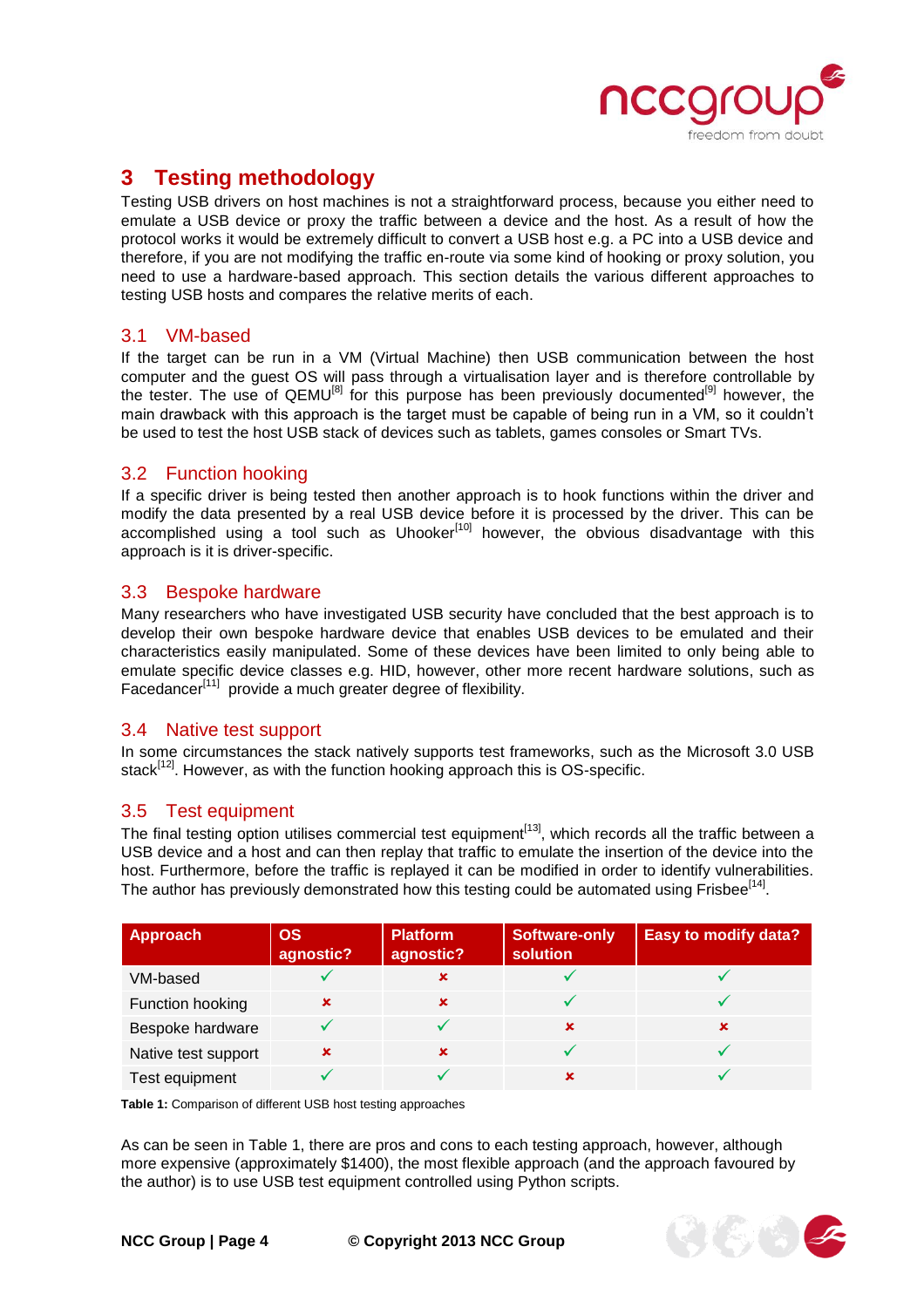

# <span id="page-4-0"></span>**4 The USB driver stack**

Different operating systems implement USB in a number of subtly different ways, however one of the simpler implementations is FreeBSD<sup>[15]</sup>. As explained in its documentation, drivers can be split into three layers:

"*The lowest layer contains the host controller driver, providing a generic interface to the hardware and its scheduling facilities. It supports initialisation of the hardware, scheduling of transfers and handling of completed and/or failed transfers. Each host controller driver implements a virtual hub providing hardware independent access to the registers controlling the root ports on the back of the machine.*

*The middle layer handles the device connection and disconnection, basic initialisation of the device, driver selection, the communication channels (pipes) and does resource management. This services layer also controls the default pipes and the device requests transferred over them.*

*The top layer contains the individual drivers supporting specific (classes of) devices. These drivers implement the protocol that is used over the pipes other than the default pipe. They also implement additional functionality to make the device available to other parts of the kernel or userland*."

A more modern, larger operating system such as Microsoft Windows 8 has a suitably complex USB driver stack<sup>[16]</sup>. In versions of Windows earlier than Windows XP with Service Pack 2 (SP2) all USB device drivers were required to operate in kernel mode<sup>[17]</sup>, however more recent Windows versions support both kernel mode and user mode<sup>[18]</sup> drivers and therefore, if a vulnerability exists in a user mode driver then the impact is significantly lower than in a kernel mode driver as the code is not running at ring 0.<sup>[19]</sup>

Depending on which descriptors are being modified and at what stage during enumeration they are being parsed will result in different parts of the USB driver stack being tested. Sometimes the same descriptor is requested and parsed multiple times during enumeration, each time by a different driver and therefore, in order to fully test the driver stack each request for a descriptor should be tested.

In the next section we will discuss some real-world examples of USB vulnerabilities, the classes of vulnerability that commonly affect USB drivers and which descriptors needed to be modified in order to trigger them.

# <span id="page-4-1"></span>**5 Common USB vulnerabilities**

This section details the classes of vulnerability that have been observed in USB drivers and the specific USB communications data that was manipulated in order to identify them.

## <span id="page-4-2"></span>5.1 Unspecified DoS

Not all USB driver bugs are exploitable in a way which is useful to an attacker. Some, such as nullpointer dereferences<sup>[20]</sup> or out-of-bound reads<sup>[21]</sup> in most cases simply result in the driver crashing or a kernel panic occurring. These are still bugs, but not considered to be security-related bugs in the context of USB drivers.

## <span id="page-4-3"></span>5.2 Buffer overflows

Buffer overflows are the result of inadequate bounds checking when data is written to memory. When excessive data is supplied, program control information is overwritten, which if carefully crafted by an attacker can result in the modification of the control flow of a program. The most common types of buffer overflow are stack-based overflows<sup>[23]</sup> and heap-based overflows<sup>[22]</sup>, both of which if successfully exploited can result in arbitrary code execution by the attacker. However, most

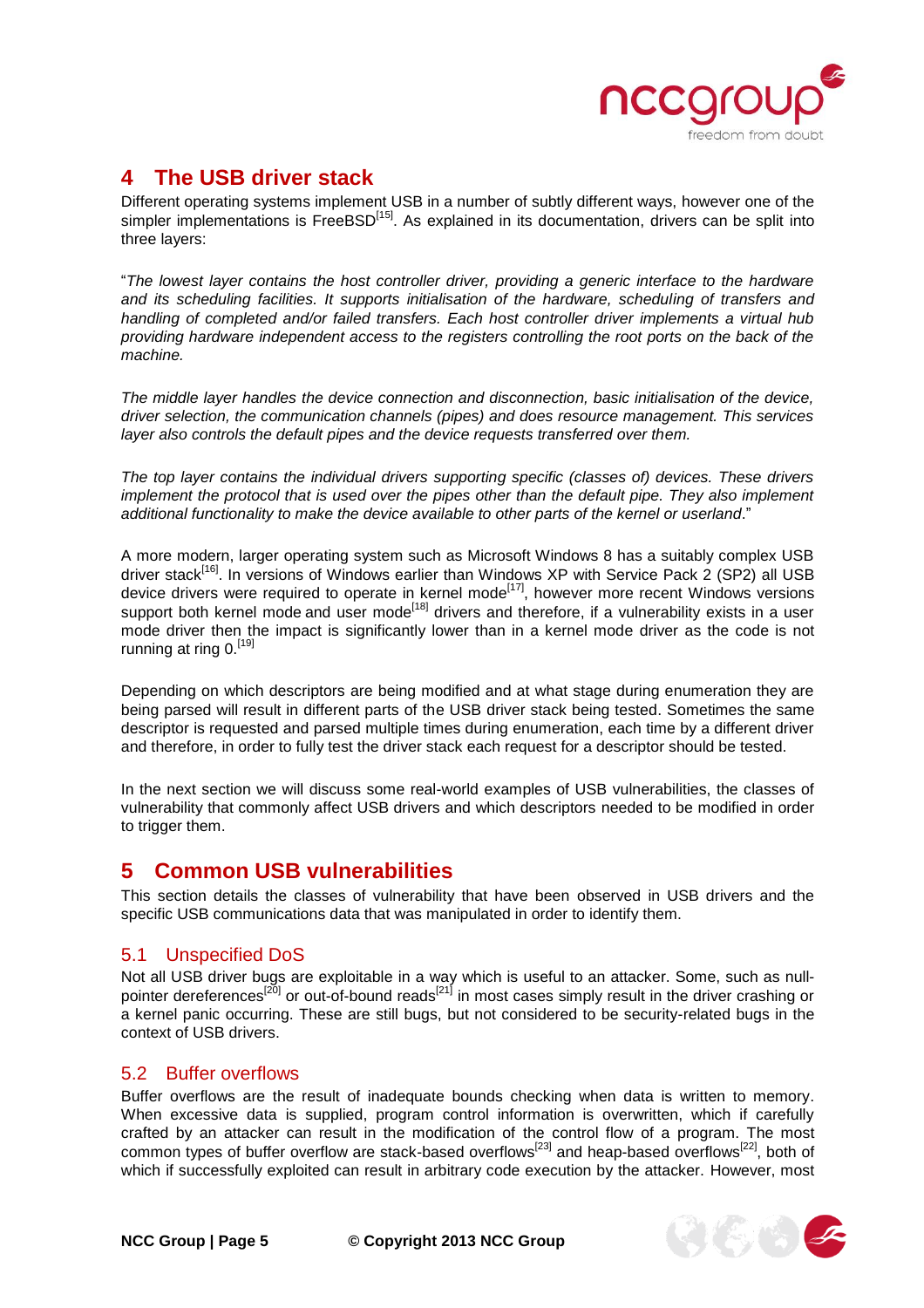

mainstream OS vendors have over the last few years started to implement exploit mitigation strategies, such as DEP (Data Execution Prevention) and ASLR (Address Space Layout Randomisation) to raise the bar of capability required to successfully exploit software vulnerable to memory corruption bugs. Information leakage bugs, which used to be considered much lower impact, are now required in order to defeat ASLR.

#### String descriptors

Buffer overflows are often associated with string data and therefore, String descriptors are an obvious candidate. These descriptors provide human-readable information about a USB device, such as the manufacturer name or model number. An example String descriptor is shown in Table 2.

| <b>Field</b>    | <b>Value</b>                | <b>Meaning</b>                                                                          |
|-----------------|-----------------------------|-----------------------------------------------------------------------------------------|
| bLength         | 52                          | Descriptor length (including<br>the bLength field)                                      |
| bDescriptorType | 3                           | String descriptor                                                                       |
| bString         | "HP Color LaserJet CP1515n" | The string to be stored (in<br>UNICODE UTF-16LE format<br>i.e. two bytes per character) |

**Table 2:** Example String descriptor

The field bLength represents the length in bytes of the whole descriptor (the length in bytes of bString + one byte for bDescriptorType + one byte for the bLength byte). The bString field is in UTF16-LE format so each character requires two bytes and therefore, the maximum length of string that can be stored is 252 bytes. So, if a driver has allocated a fixed length buffer of less than 252 bytes to store the UTF-16LE representation of the string (or 126 bytes for an ASCII representation of the string) then a buffer overflow could occur.

In one publicly reported Linux vulnerability $^{[24]}$  the driver code looked like this:

```
struct snd pcm {
     struct snd card *card;
      struct list_head list; 
      int device; /* device number */ 
      unsigned int info flags;
      unsigned short dev class;
      unsigned short dev subclass;
      char id[64]; 
      char name[80];
      \langlecut>
```
**Figure 1:** Source code from /linux-2.6.38/include/sound/pcm.h

```
dev->pcm->private_data = dev; 
strcpy(dev->pcm->name, dev->product name);
Figure 2: Source code from /linux-2.6.38/sound/usb/caiaq/audio.c
```
In Figure 1 it can clearly be seen that a fixed length buffer of 80 bytes has been allocated and then in Figure 2 the USB "Product Name", which is stored in a String descriptor is copied into that buffer resulting in a classic stack-based buffer overflow.

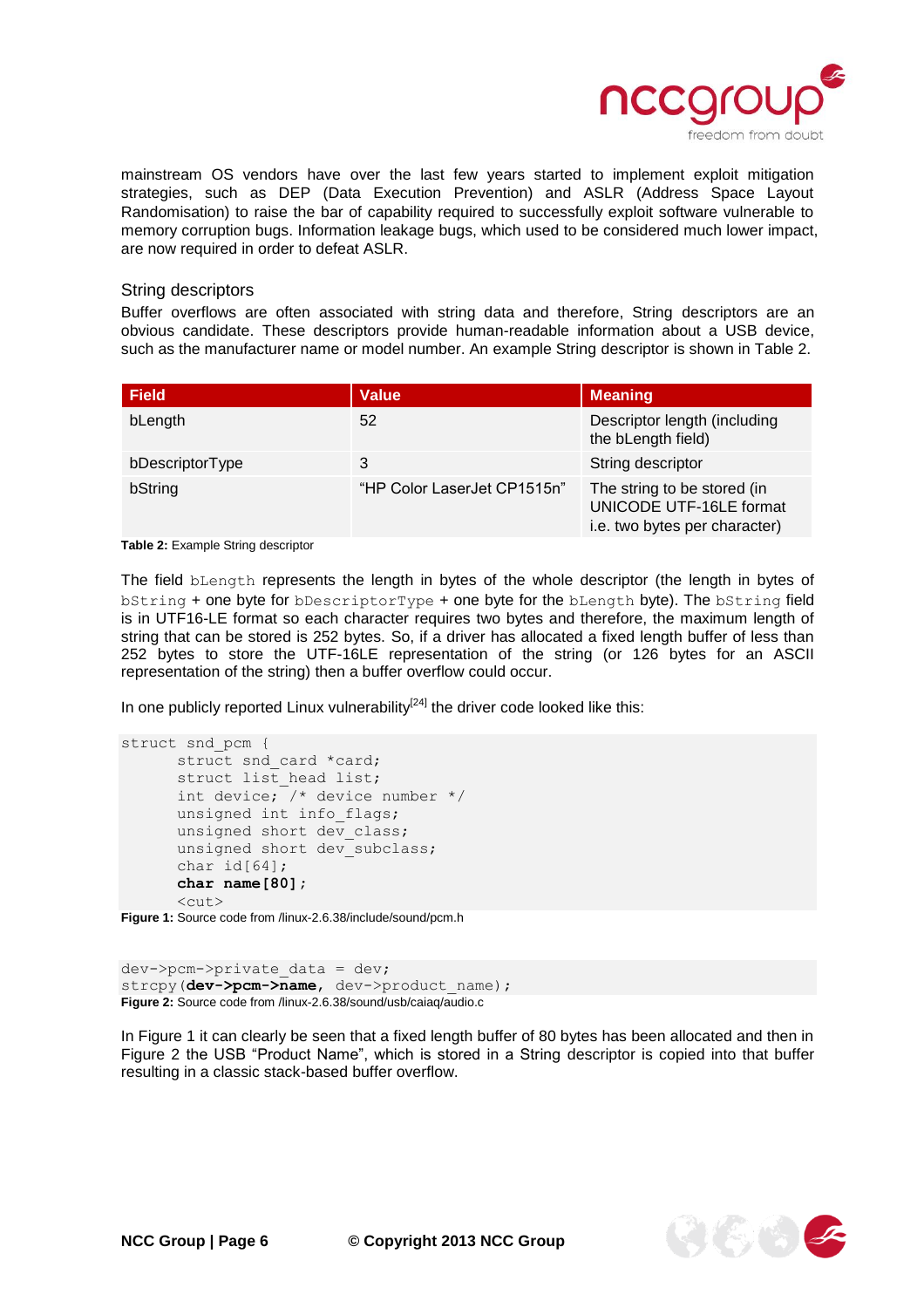

## <span id="page-6-0"></span>5.3 Integer overflows and other length-related bugs

"*An integer overflow occurs when an arithmetic operation attempts to create a numeric value that is*  too large to be represented within the available storage space"<sup>[25]</sup>.

If a length field representing some data is one byte long then the maximum (unsigned) length it can represent is 255 bytes. Often memory is dynamically allocated based on a length field that represents the length of some data that will then be copied into the newly allocated memory buffer. If the code adds anything to the data (and accordingly to the length field) value prior to allocating the memory and the length field is already 255 then adding more will cause it to "roll over" past zero. This will result in a small value in the length field representing a much larger set of data. Therefore, a small buffer is allocated and a larger amount of data is subsequently copied into it, resulting in a heap overflow (or potentially a stack overflow where a function such as  $strnopy()$  is used). In other scenarios that have been observed the code parsing data structures just trusts that the length field value is correct and if it has been set to a value smaller than the actual length of the data then, again, this can result in buffer overflow conditions.

#### Hub descriptors

An example that highlights this well involves the **bNbrPorts** field in a Hub descriptor (an example Hub descriptor is shown in Table 3). This field (which can hold values 0-255) represents the number of physical downstream ports on a USB hub. Now, bearing in mind that the USB specifications<sup>[1]</sup> state that the maximum number of physical USB devices that can be connected to a root hub is 127, a device driver programmer might make a dangerous assumption here. This is exactly what happened in the driver code for Apple Mac OS  $X$  Lion – by setting the  $bND$ rPorts field to the value 0xFF (255) an attacker could trigger a buffer overflow. This was documented and released in a public advisory<sup>[26]</sup> by the author.

#### Configuration descriptors

Many of the USB descriptors contain length fields associated with data contained within them, in fact all descriptors start with a bLength field that represents the total length of the descriptor. However, another length example within a Configuration descriptor is the wTotalLength field. Configuration descriptors contain other descriptors such as Interface and Endpoint descriptors and the wTotalLength field represents the combined length of all these descriptors. Table 4 shows an example Configuration descriptor.

The author has observed vulnerabilities on a number of occasions in this particular descriptor field, where a value of  $0x$ FFFF (65535) has resulted in a memory corruption vulnerability such as a heap overflow.

#### Endpoint descriptors

As explained above, Endpoint descriptors are embedded within Configuration descriptors and also contain a field that represents the size of some data – wMaxPacketSize. An example Endpoint descriptor is shown in Table 5. In a publicly disclosed advisory<sup>[27]</sup> the author revealed that setting this field to be greater than a specific value, in this case  $0 \times 1125$  (4389) would result in a kernel stack overflow on Solaris 11.

A number of other vulnerabilities in different operating systems have been triggered by setting the wMaxPacketSize field to the value 0x0000.

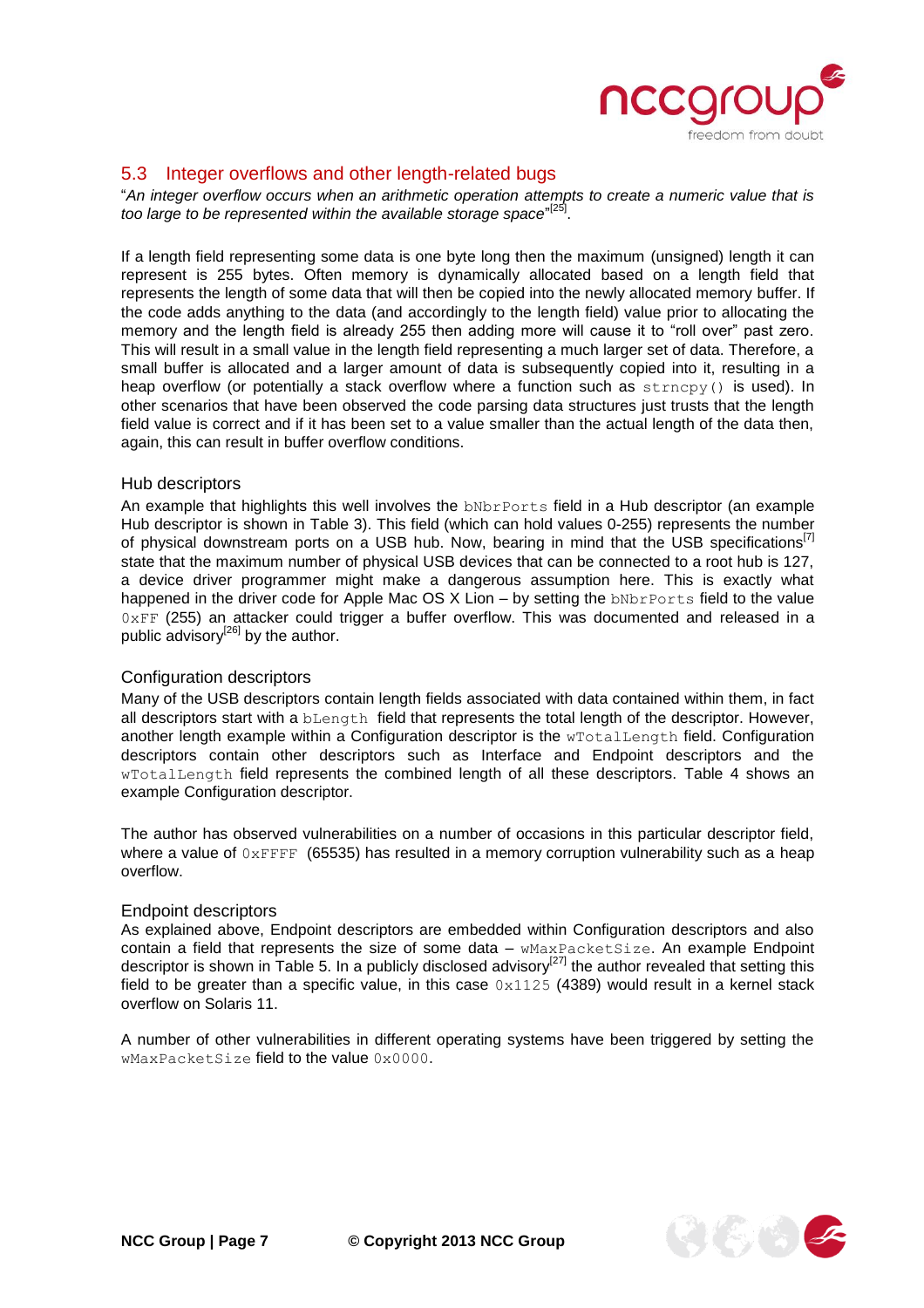

| <b>Field</b>                                        | <b>Value</b>      | <b>Meaning</b>                                  |
|-----------------------------------------------------|-------------------|-------------------------------------------------|
| bDescLength                                         | 9                 | Descriptor length (including the bLength field) |
| bDescriptorType                                     | 0x29              | Hub descriptor                                  |
| bNbrPorts                                           | $\overline{4}$    | Number of downstream ports                      |
| wHubCharacteristics<br>Logical power switching mode | $\Omega$          | Ganged power switching                          |
| wHubCharacteristics<br>Compound device              | $\mathbf 0$       | Not Compound device                             |
| wHubCharacteristics<br>Over-current protection mode | $\mathbf 0$       | Global over-current protection                  |
| wHubCharacteristics<br><b>TT Think time</b>         | $\mathbf{3}$      | 32 FS bit times                                 |
| wHubCharacteristics<br>Port Indicators support      | $\mathbf{1}$      | Port Indicators supported                       |
| bPwrOn2PwrGood                                      | 100 <sub>ms</sub> | Time from power on till power good              |
| bHubContrCurrent                                    | 100mA             | Max current required by hub controller          |
| DeviceRemovable[0]                                  | $\mathbf 0$       | Reserved                                        |
| DeviceRemovable[0]                                  | $\mathbf 0$       | Removable                                       |
| DeviceRemovable[0]                                  | $\Omega$          | Removable                                       |
| DeviceRemovable[0]                                  | $\overline{0}$    | Removable                                       |
| DeviceRemovable[0]                                  | 0                 | Removable                                       |
| PortPwrCtrlMask[1]                                  | 1                 | Valid                                           |
| PortPwrCtrlMask[1]                                  | 1                 | Valid                                           |
| PortPwrCtrlMask[1]                                  | 1                 | Valid                                           |
| PortPwrCtrlMask[1]                                  | 1                 | Valid                                           |

**Table 3:** Example Hub descriptor

#### HID Descriptors

Another vulnerability that was only recently discovered and reported to the vendor relates to a different length field, wDescriptorLength, which is present in a HID descriptor (an example is shown in Table 6) and represents the length of another descriptor – a HID report descriptor, which is discussed later in this paper. If the value was set to 0x0000 it resulted in a kernel panic due to a buffer overflow.

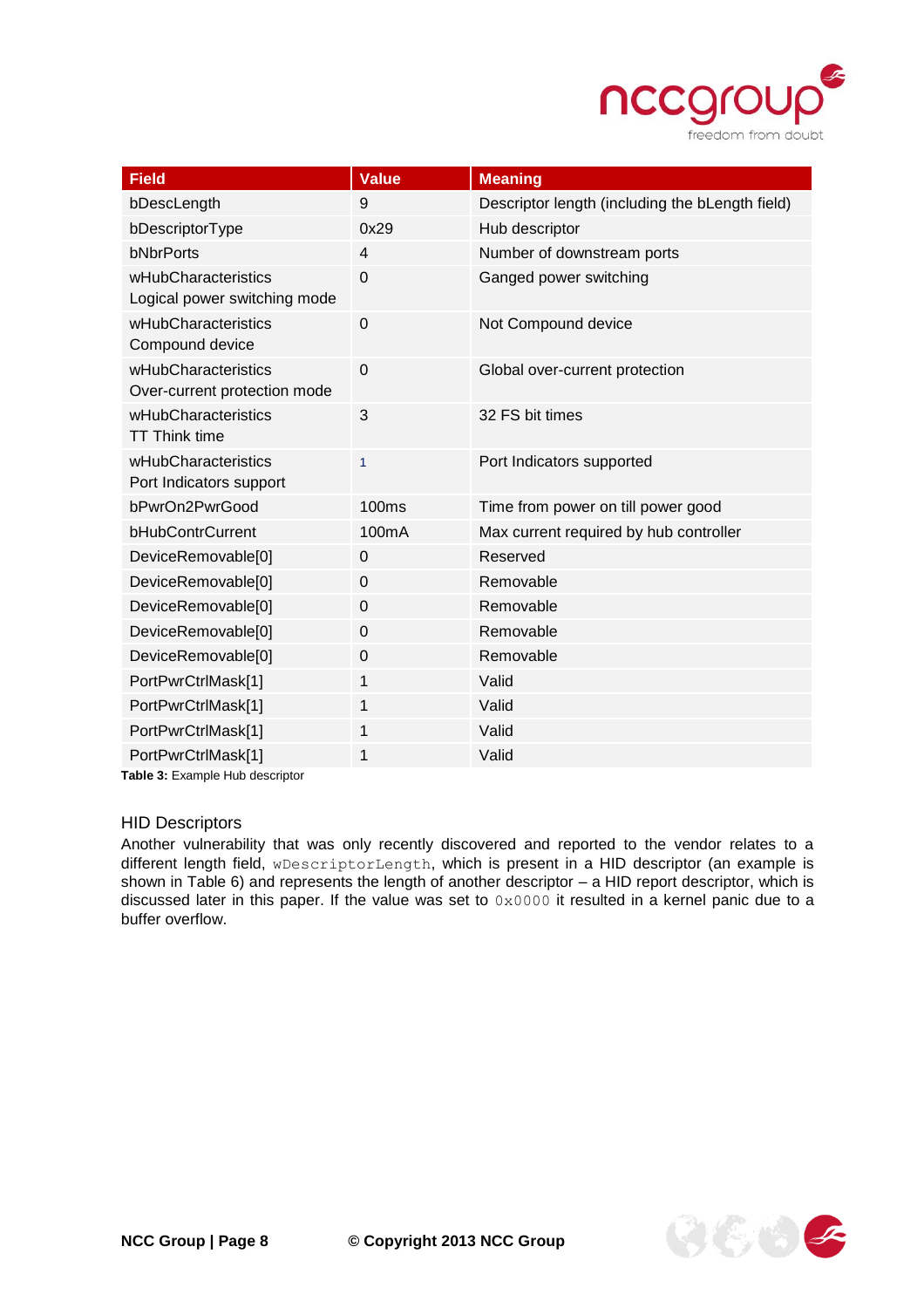

 $\mathcal{F}(\xi,\psi) \leq$ 

| <b>Field</b>                              | <b>Value</b>   | <b>Meaning</b>                                                                                |  |  |
|-------------------------------------------|----------------|-----------------------------------------------------------------------------------------------|--|--|
| bLength                                   | 9              | Descriptor length (including the bLength field)                                               |  |  |
| bDescriptorType                           | $\overline{2}$ | Configuration descriptor                                                                      |  |  |
| wTotalLength                              | 55             | Total combined size of this set of descriptors                                                |  |  |
| bNumInterfaces                            | 2              | Number of interfaces supported by this configuration                                          |  |  |
| bConfigurationValue                       | 1              | Value to use as an argument to the SetConfiguration()<br>request to select this configuration |  |  |
| iConfiguration                            | 0              | Index of String descriptor describing this configuration                                      |  |  |
| bmAttributes (Self-powered)               | 1              | Self-powered                                                                                  |  |  |
| bmAttributes (Remote<br>wakeup)           | $\Omega$       | No.                                                                                           |  |  |
| bmAttributes (Other bits)                 | 0x80           | Valid                                                                                         |  |  |
| bMaxPower                                 | 2mA            | Maximum current drawn by device in this configuration                                         |  |  |
| Table 4: Example Configuration descriptor |                |                                                                                               |  |  |

| Field            | <b>Value</b> | <b>Meaning</b>                                  |
|------------------|--------------|-------------------------------------------------|
| bLength          |              | Descriptor length (including the bLength field) |
| bDescriptorType  | 5            | Endpoint descriptor                             |
| bEndpointAddress | 0x01         | Endpoint 1 - OUT                                |
| bmAttributes     | 0x02         | Bulk data endpoint                              |
| wMaxPacketSize   | 0x0200       | Maximum packet size is 512                      |
| binterval        | 0xFF         | At most one NAK per 255 micro frames            |

**Table 5:** Example Endpoint descriptor

| <b>Field</b>      | <b>Value</b> | <b>Meaning</b>                                  |
|-------------------|--------------|-------------------------------------------------|
| bLength           | 9            | Descriptor length (including the bLength field) |
| bDescriptorType   | 0x21         | <b>HID</b>                                      |
| bcdHID            | 0x0110       | HID class spec version                          |
| bCountryCode      | 0            | Not supported                                   |
| bNumDescriptors   | $\mathbf{1}$ | Number of descriptors                           |
| bDescriptorType   | 34           | Report                                          |
| wDescriptorLength | 65           | Descriptor length                               |

**Table 6:** Example HID descriptor

#### Image class data transfers

The next vulnerability relates not to a field within a descriptor, but instead to USB class-specific communication – an Image class response to a GetDeviceInfo operation (example data is shown in Table 7). The Image class is used for USB-based cameras to transfer images to a host computer and as can be seen in the example data there are a number of different size fields:

- Container Length
- Operations Supported Array Size
- Events Supported Array Size
- Device Properties Supported Array Size

**NCC Group | Page 9 © Copyright 2013 NCC Group**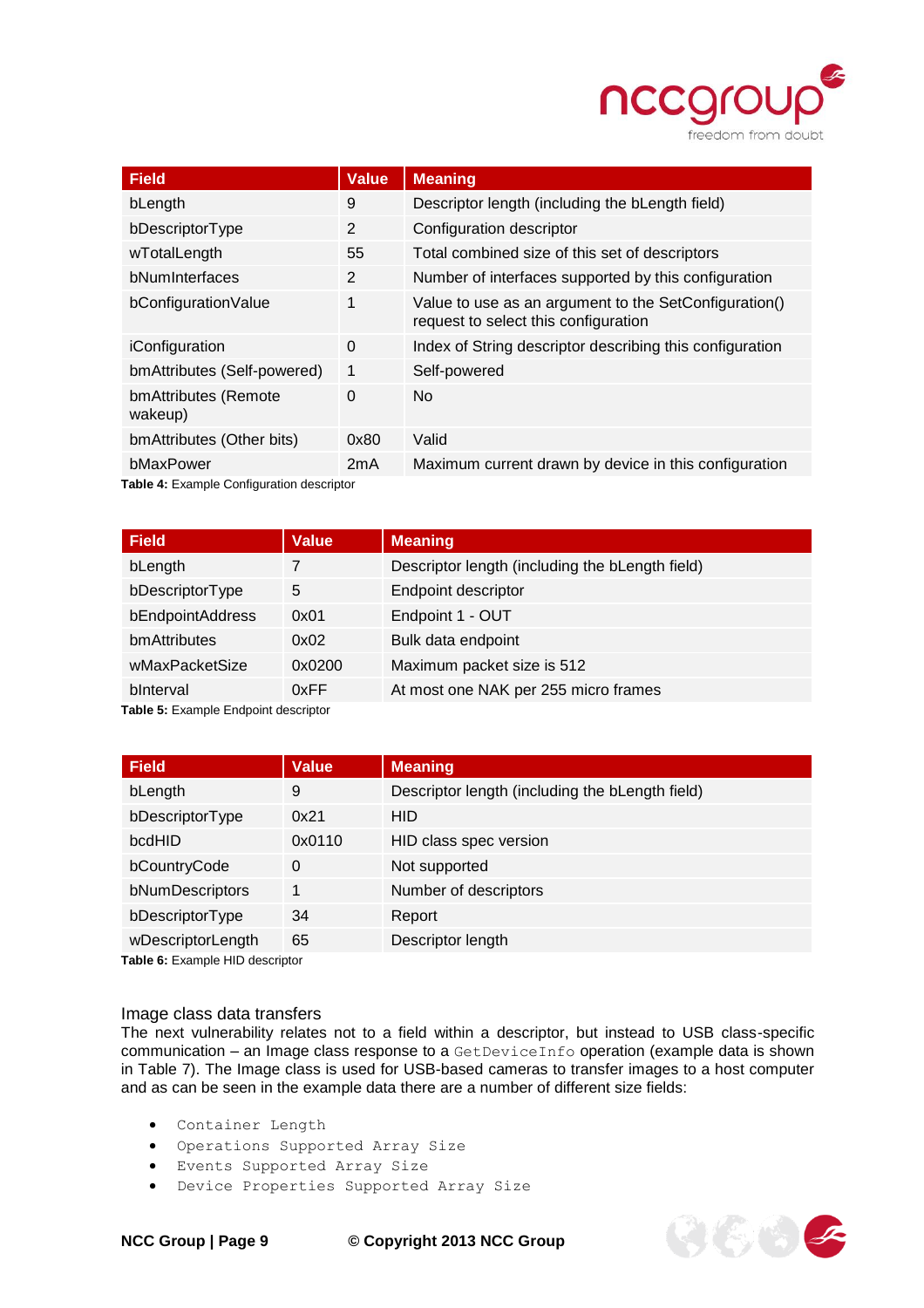

- Capture Formats Supported Array Size
- Image Formats Supported Array Size

A number of vulnerabilities have been identified in USB drivers where if any of the …Supported Array Size fields are set to a value larger than the legitimate value or in some cases to the value 0xFFFF (65535), the bug is triggered. In some cases the bugs were buffer overflows, in others nonexploitable out-of-bound reads. These bugs have been observed by the author in a popular tablet device and also a well-known games console.

#### Printer class data transfers

Finally in this section, another example of class-specific communication, this time the printer class and the response to a GetDeviceId operation (example data is shown in Table 8). The data is formatted as an IEEE 1284 Device ID string<sup>[28]</sup> and one of the fields is the <code>Device ID Length. A</code> vulnerability discovered by the author in a popular Unix operating system resulted in a buffer overflow if this two-byte field was set to a value greater than a specific number.

| <b>Field</b>                                     | <b>Value</b> | <b>Meaning</b>               |
|--------------------------------------------------|--------------|------------------------------|
| <b>Container Length</b>                          | 0x000000D3   | 211 bytes                    |
| <b>Container Type</b>                            | 0x0002       | Data Block                   |
| <b>Operation Code</b>                            | 0x1001       | "GetDeviceInfo"              |
| <b>Transaction ID</b>                            | 0x00000001   | 1                            |
| StandardVersion                                  | 0x0064       | Version 1.00                 |
| VendorExtensionID                                | 0x00000006   | <b>Microsoft Corporation</b> |
| VendorExtensionVersion                           | 0x0064       | Version 1.00                 |
| VendorExtensionDesc                              | 0 chars      |                              |
| FunctionalMode                                   | 0x00         | Standard mode                |
| <b>Operations Supported</b><br><b>Array Size</b> | 0x00000010   | 16 Operations supported      |
| <b>Operation Supported</b>                       | 0x1001       | GetDeviceInfo                |
| <b>Operation Supported</b>                       | 0x1002       | OpenSession                  |
| <b>Operation Supported</b>                       | 0x1003       | CloseSession                 |
| <b>Operation Supported</b>                       | 0x1004       | GetStorageIDs                |
| <b>Operation Supported</b>                       | 0x1005       | GetStorageInfo               |
| <b>Operation Supported</b>                       | 0x1006       | GetNumObjects                |
| <b>Operation Supported</b>                       | 0x1007       | GetObjectHandles             |
| <b>Operation Supported</b>                       | 0x1008       | GetObjectInfo                |
| <b>Operation Supported</b>                       | 0x1009       | GetObject                    |
| <b>Operation Supported</b>                       | 0x100A       | GetThumb                     |
| <b>Operation Supported</b>                       | 0x100C       | SendObjectInfo               |
| <b>Operation Supported</b>                       | 0x100D       | SendObject                   |
| <b>Operation Supported</b>                       | 0x1014       | <b>GetDevicePropDesc</b>     |
| <b>Operation Supported</b>                       | 0x1015       | GetDevicePropValue           |
| <b>Operation Supported</b>                       | 0x1016       | SetDevicePropValue           |
| <b>Operation Supported</b>                       | 0x101B       | GetPartialObject             |
| <b>Events Supported Array</b>                    | 0x00000004   | 4 events supported           |

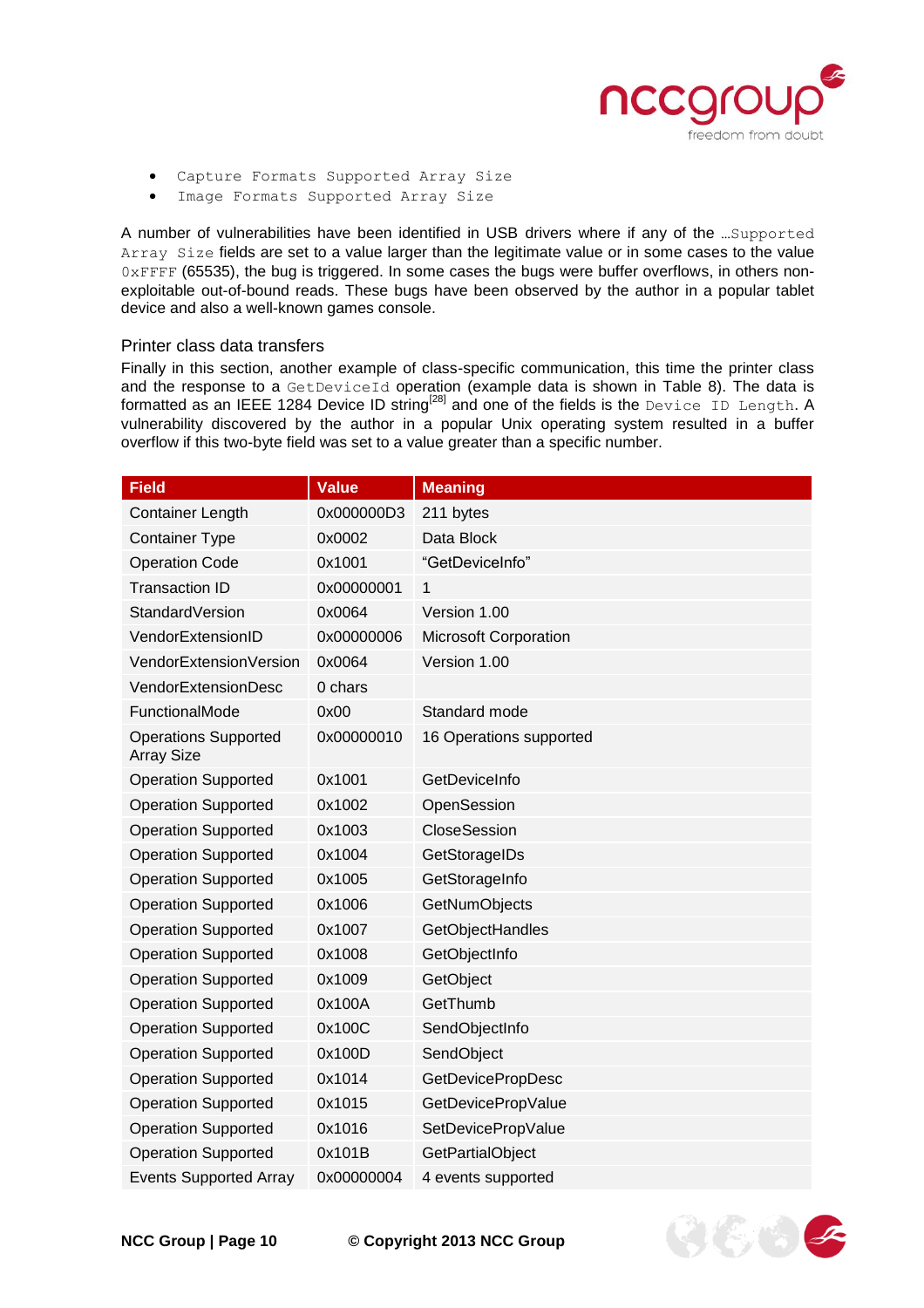

| <b>Size</b>                                             |            |                                      |
|---------------------------------------------------------|------------|--------------------------------------|
| <b>Event Supported</b>                                  | 0x4004     | <b>StoreAdded</b>                    |
| <b>Event Supported</b>                                  | 0x4005     | StoreRemoved                         |
| <b>Event Supported</b>                                  | 0x4008     | DeviceInfoChanged                    |
| <b>Event Supported</b>                                  | 0x4009     | RequestObjectTransfer                |
| <b>Device Properties</b><br><b>Supported Array Size</b> | 0x00000002 | 2 properties supported               |
| Device Property<br>supported                            | 0xD406     | Unknown property                     |
| Device Property<br>supported                            | 0xD407     | Unknown property                     |
| <b>Capture Formats</b><br><b>Supported Array Size</b>   | 0x00000000 | 0 formats supported                  |
| Image Formats<br><b>Supported Array Size</b>            | 0x00000006 | 6 formats supported                  |
| Image Format<br>Supported                               | 0x3001     | Association (folder)                 |
| Image Format<br>Supported                               | 0x3002     | Script                               |
| Image Format<br>Supported                               | 0x3006     | <b>DPOF</b>                          |
| Image Format<br>Supported                               | 0x300D     | Unknown image format                 |
| Image Format<br>Supported                               | 0x3801     | <b>EXIF/JPEG</b>                     |
| Image Format<br>Supported                               | 0x380D     | <b>TIFF</b>                          |
| Manufacturer                                            | 9 chars    | "Panasonic"                          |
| Model                                                   | 7 chars    | "DMC-FS7"                            |
| Device version                                          | 3 chars    | "1.0"                                |
| Serial number                                           | 31 chars   | "0000000000000000000000000000000001" |
|                                                         |            |                                      |

**Table 7:** Example Image class data

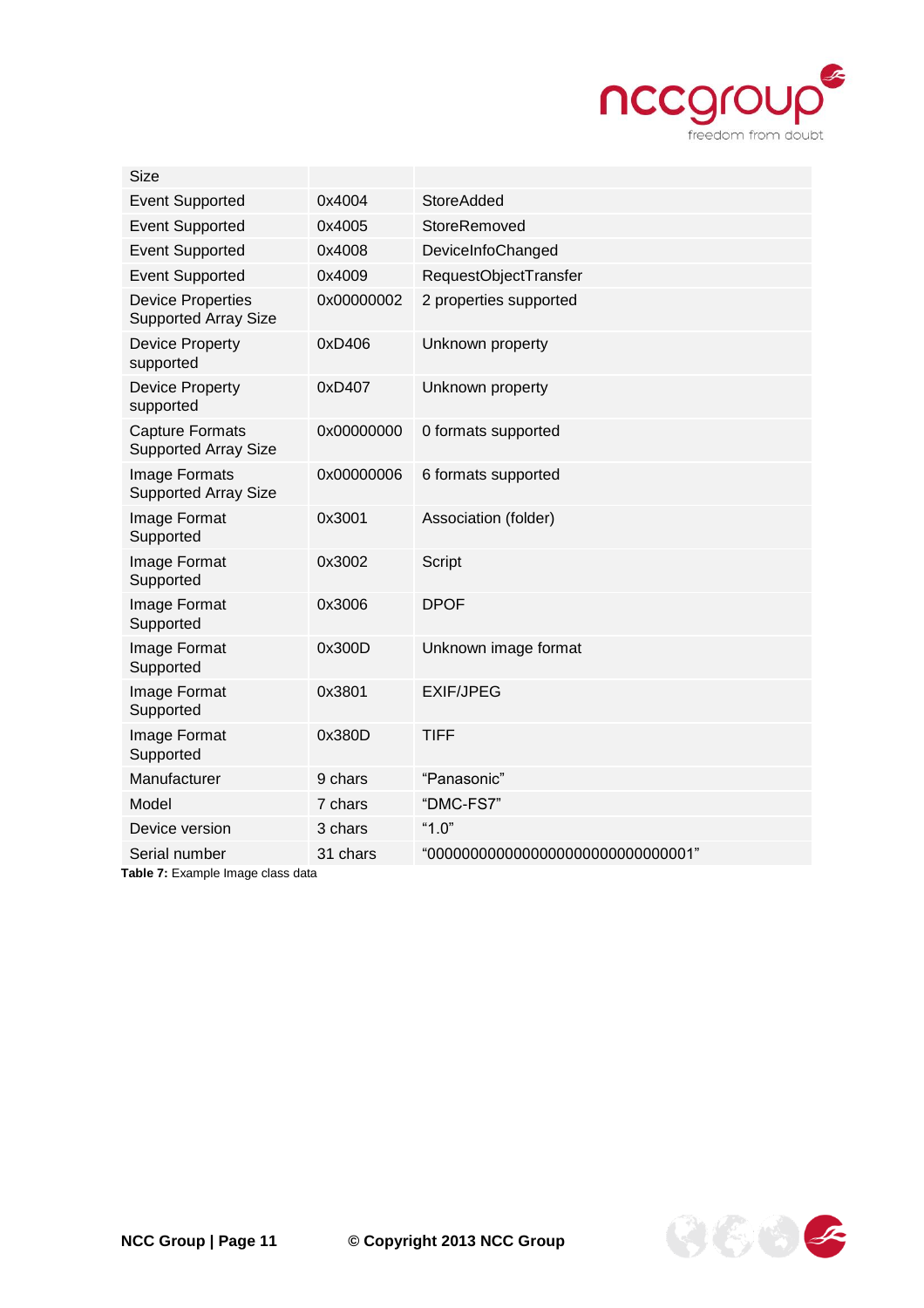

| <b>Field</b>      | <b>Value</b>   | <b>Meaning</b>                                  |
|-------------------|----------------|-------------------------------------------------|
| windex            | 0x0000         | Interface number 0 Alternative setting 0        |
| wValue            | 0x0000         | Configuration Index                             |
| Device ID Length  | 171            | IEEE 1284 device ID string length               |
| Device ID element | Key:<br>Value: | MFG:<br>Hewlett-Packard:                        |
| Device ID element | Key:<br>Value: | CMD:<br>PJL, PML, PCLXL, POSTSCRIPT, PCL;       |
| Device ID element | Key:<br>Value: | MDL:<br>HP Color LaserJet CP1515n;              |
| Device ID element | Key:<br>Value: | CLS:<br>PRINTER:                                |
| Device ID element | Key:<br>Value: | DES:<br>Hewlett-Packard Color LaserJet CP1515n; |
| Device ID element | Key:<br>Value: | MEM:<br>$MEM = 55MB$                            |
| Device ID element | Key:<br>Value: | <b>COMMENT:</b><br>RES=600X8;                   |

**Table 8:** Example Printer class data

## <span id="page-11-0"></span>5.4 Format string bugs

Format string bugs<sup>[29]</sup> arise due to the combination of two factors; insecure programming and the use of "dangerous" functions in the "C" programming language. Combine them both and the result is the ability for an attacker to read data from arbitrary memory locations and write (almost) arbitrary data to arbitrary memory locations, therefore potentially executing arbitrary code or otherwise gaining unauthorised control of a program. The attacker just needs to supply a carefully crafted string of format specifiers<sup>[30]</sup>. It must be noted that if the driver has been compiled with a modern compiler, such as a recent version of Microsoft's Visual Studio<sup>[31]</sup> then the "%n" format specifier has been deprecated (and hence format string bugs which write to memory cannot be exploited).

#### String Descriptors

As format string bugs relate (as their name suggests) to the formatting of string data, the obvious place to test for their presence is String descriptors. A Chrome OS developer<sup>[32]</sup> recently discovered a USB-based format string vulnerability in X11 by setting the "Device" or "Manufacturer" String descriptors in a HID (Human Interface Device) device to "%n%n%n%n".

#### Other text fields

It is not just String descriptors that are potentially vulnerable to format string bugs, as can be seen in Table 8, the Printer class data is full of strings. There are also a number of strings in the Image class data in Table 7. All strings processed by USB drivers are potentially vulnerable to format string bugs if "dangerous" functions have been implemented in an insecure way.

## <span id="page-11-1"></span>5.5 Logic errors

Logic errors produce unintended or undesired output or other behavior as a result of specific actions or data input. They are very implementation-specific, as the logic of driver code is often very different in different operating systems.

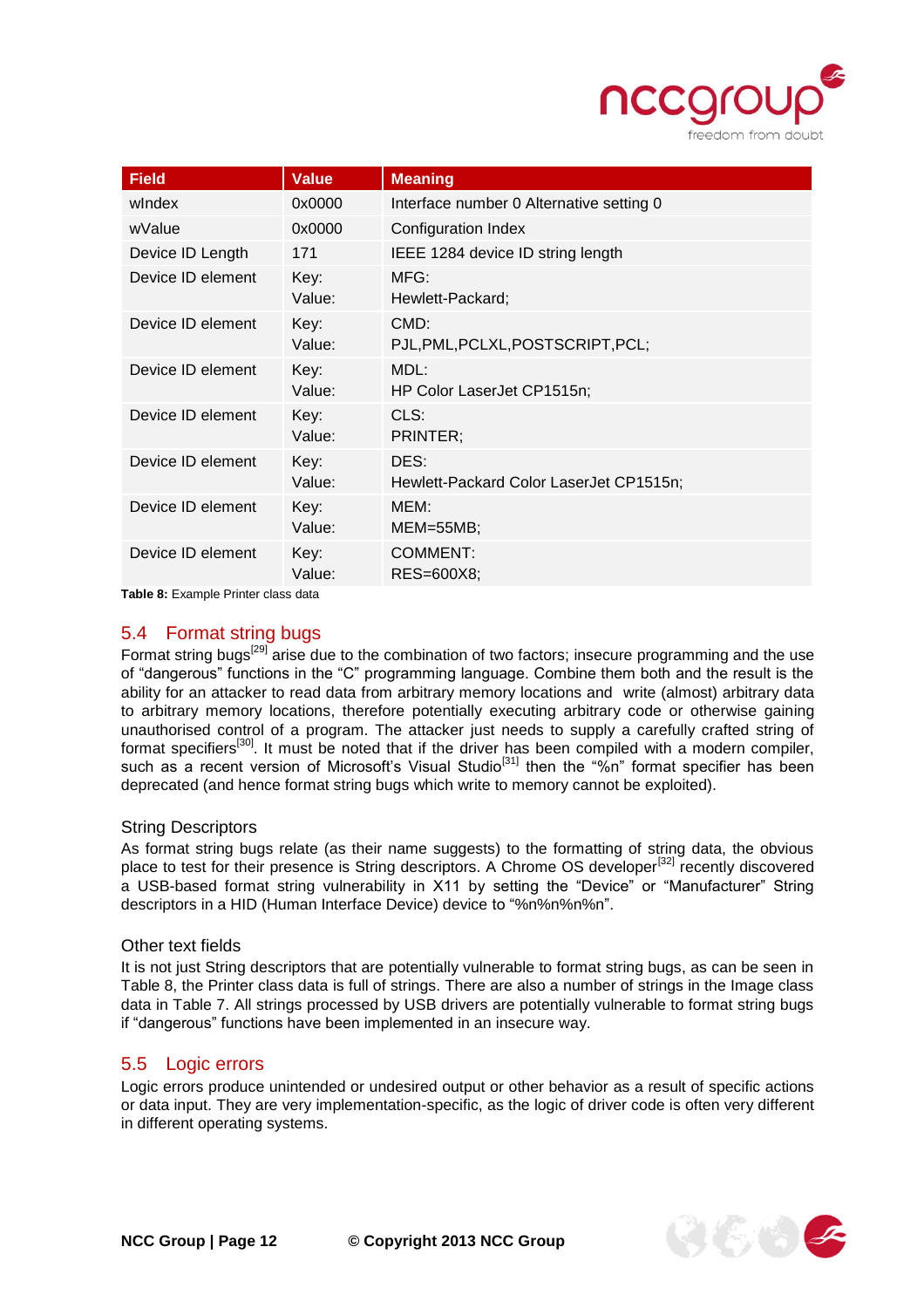

传的

| <b>Field</b>                                  | <b>Value</b>      |
|-----------------------------------------------|-------------------|
| Usage Page (Generic Desktop Controls)         | 05 01             |
| Usage (Keyboard)                              | 09 06             |
| Collection (Application)                      | A1 01             |
| Usage Page (Keyboard / Keypad)                | 05 07             |
| Usage Minimum (224)                           | 19 E <sub>0</sub> |
| Usage Maximum (231)                           | 29 E7             |
| Logical Minimum (0)                           | 15 00             |
| Logical Maximum (1)                           | 25 01             |
| Report Count (8)                              | 95 08             |
| Report Size (1)                               | 75 01             |
| Input (Data, Variable, Absolute, Bit Field)   | 81 02             |
| Report Count (8)                              | 95 08             |
| Report Size (1)                               | 75 01             |
| Input (Constant, Array, Absolute, Bit Field)  | 81 01             |
| Usage Page (LEDs)                             | 05 08             |
| Usage Minimum (1)                             | 1901              |
| Usage Maximum (3)                             | 29 03             |
| Report Count (3)                              | 95 03             |
| Report Size (1)                               | 75 01             |
| Output (Data, Variable, Absolute, Bit Field)  | 91 02             |
| Report Count (1)                              | 95 01             |
| Report Size (5)                               | 75 05             |
| Output (Constant, Array, Absolute, Bit Field) | 91 01             |
| Usage Page (Keyboard / Keypad)                | 05 07             |
| Usage Minimum (0)                             | 1900              |
| Usage Maximum (255)                           | 2A FF 00          |
| Logical Minimum (0)                           | 15 00             |
| Logical Maximum (255)                         | 26 FF 00          |
| Report Count (6)                              | 95 06             |
| Report Size (8)                               | 75 08             |
| Input (Data, Array, Absolute, Bit Field)      | 81 00             |
| <b>End Collection</b>                         | CO                |

**Table 9:** Example HID Report descriptor

#### HID Report descriptors

The HID Report descriptor is a hard-coded array of bytes that describe the device's data packets. This includes: how many packets the device supports, the size of the packets and the purpose of each byte and bit in the packet. An example HID Report descriptor is shown in Table 9.

The HID report descriptor is a notoriously complicated structure and therefore, *"the parser for the*  Report descriptor represents a significant amount of code"<sup>[33]</sup>. This was certainly the case in a HID driver for one major operating system tested by the author where a number of bugs were identified in the parsing of this data structure. However, in that particular example none of the bugs were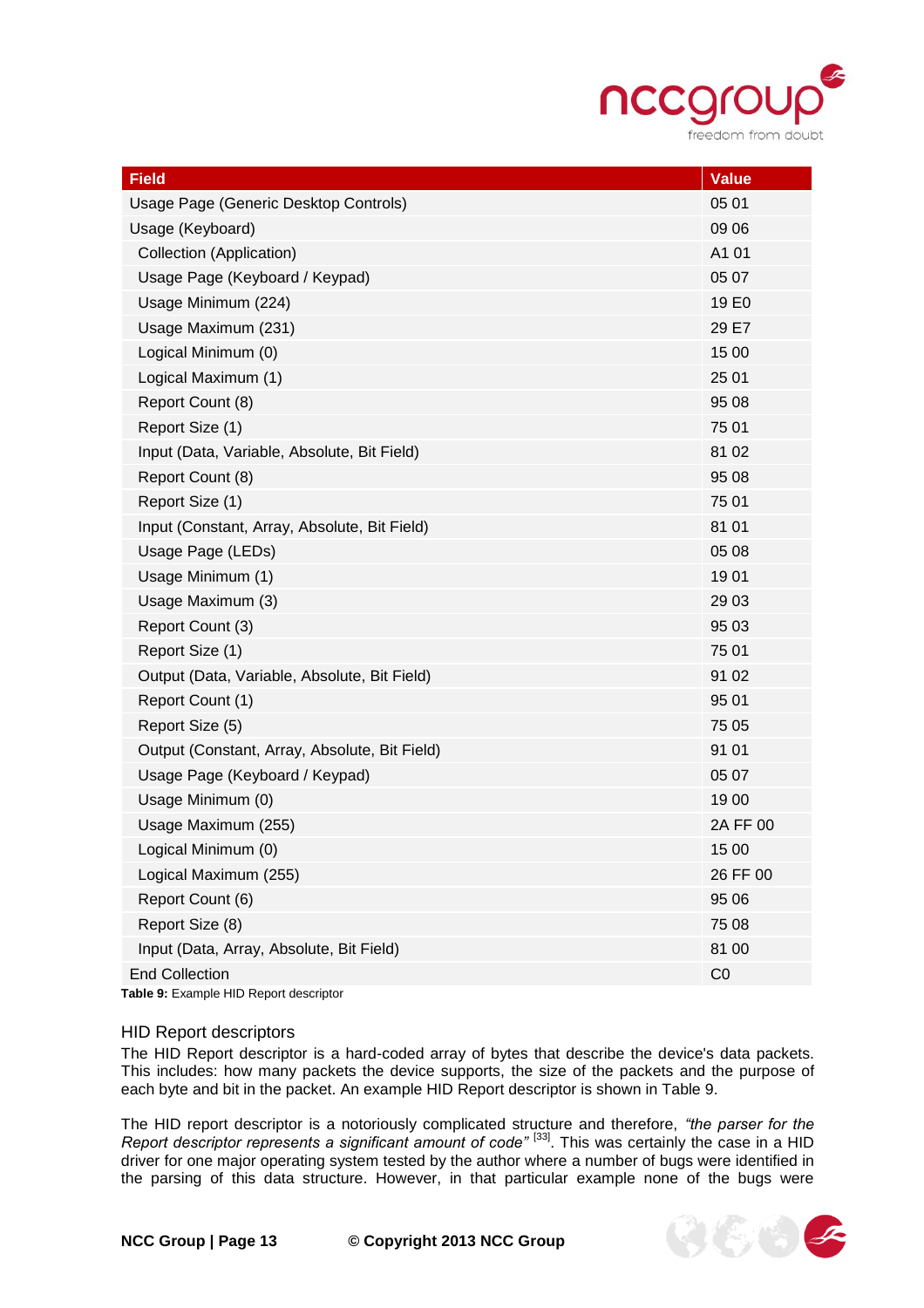

exploitable. To trigger the bugs the Usage Page entries (0x05) were replaced with the values  $0 \times 81$ – Input() and 0xB1 – Feature(), which should not have been present at that point in the data structure and hence should have generated a handled error. Full details of the HID Report descriptor structure are available in the Device Class Definition for Human Interface Devices (HID) Firmware Specification<sup>[25]</sup>.

#### All descriptors

The second field in all descriptors is bDescriptorType, which represents (as one would guess) the type of the descriptor – there are different values for each e.g. the value  $0 \times 02$  represents a Configuration descriptor. The author has observed logic errors that have resulted in memory corruption in a number of different USB implementations where this value has been set to  $0xff$ (255).

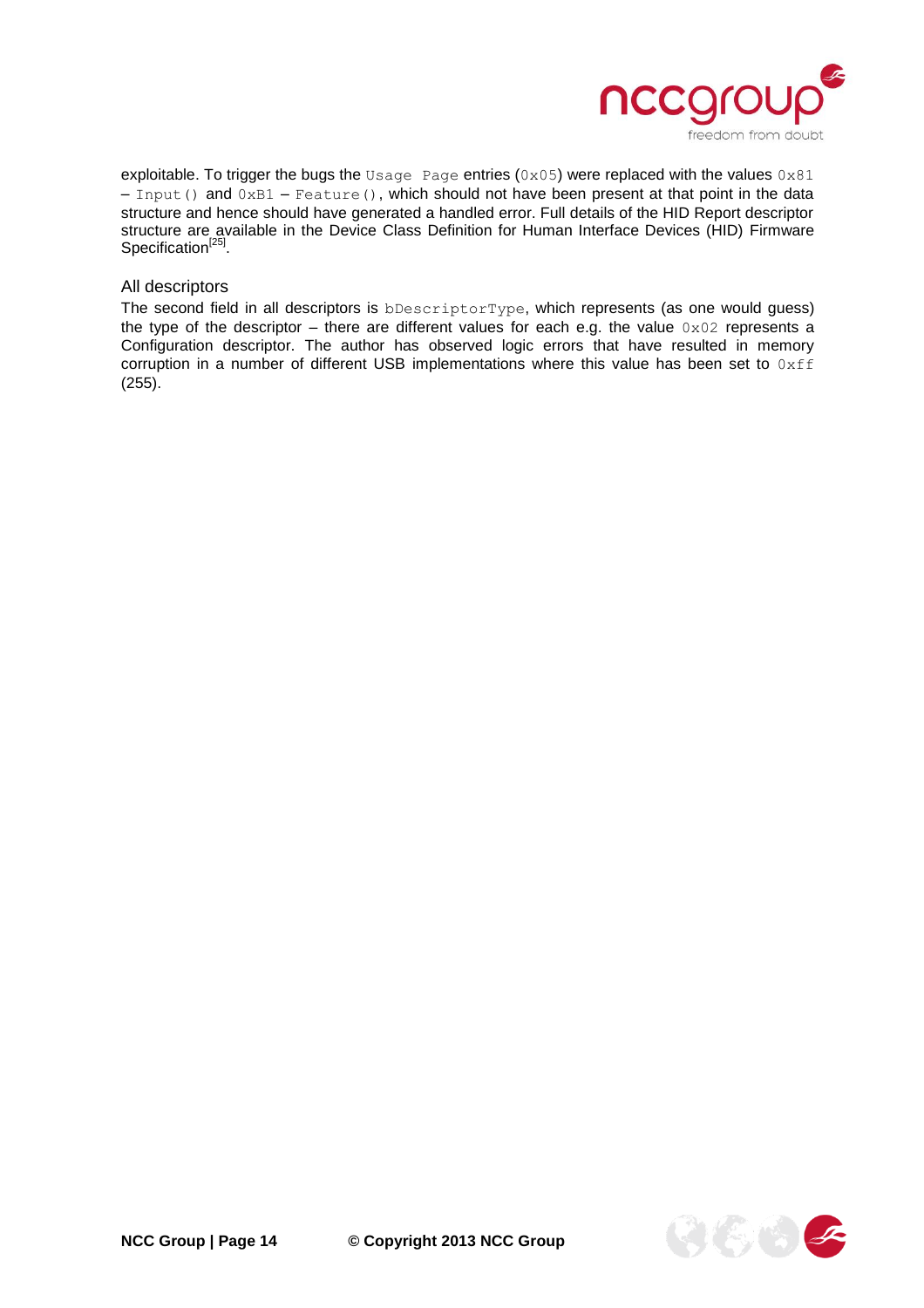

# <span id="page-14-0"></span>**6 Conclusions**

This paper has described a range of different vulnerabilities that are commonly identified in USB host driver stacks using fifty bugs identified by the author as the primary reference. What this research demonstrates is that bugs and potential security vulnerabilities in USB driver stacks are still relatively common and with the right testing approach and requisite knowledge of where to look the barrier of entry required to identify, if not exploit, is relatively low.

Unfortunately for a number of reasons NCC Group is not able to publish full details of all fifty bugs; however Figure 3 shows the range of different USB fields in which malformed data triggered the bugs identified during this research and also indicates how many instances of each were discovered.



**Figure 3:** Summary of the 50 USB bugs referenced

Some interesting statistics from the research are as follows:

- The most common class of bug identified was the buffer overflow, which included both stack and heap-based overflows.
- The most common bug was in the processing of Image class data, more specifically length values associated with …Supported Array Size fields.
- The most bugs discovered on one operating system were in a well-known games console, closely followed by a well-known Unix-based operating system.

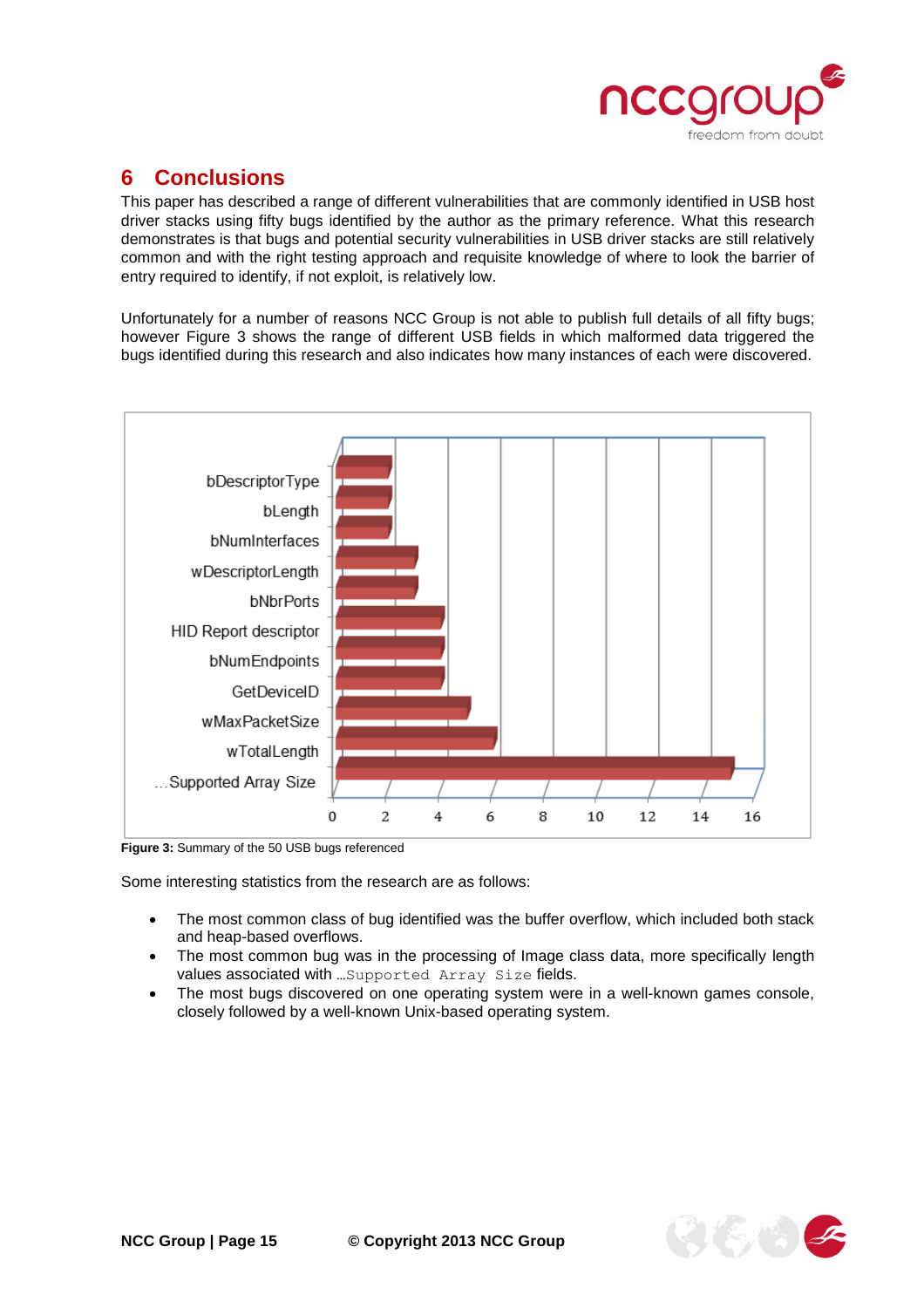

The list of operating systems / products in which USB bugs were identified is as follows: (Note that not all bugs are vulnerabilities)

- Oracle Solaris
- Google Chromium OS
- Sony PlayStation 3
- Apple Mac OS X
- Apple iOS
- RIM QNX
- Microsoft Windows
- Microsoft Xbox
- Linux

Some of the vendors certainly took USB vulnerabilities more seriously than others. I have mentioned these quotes previously, but they are worth repeating:

#### Quote from vendor x:

*"Thank you for sending this to us. This is something that I will definitely pass on, however since this requires physical access it's not something that we will fix in a security update".*

#### Quote from vendor y:

*"We think we've fixed this issue, but we'll need to get you to test it as we don't have the ability to replicate your attack".*

With regard to mitigation strategies for USB driver writers, there are a number of best-practice recommendations, which if followed would improve the security of drivers developed in future:

- Where possible use a modern compiler and if security features exist within compiler options then enable them.
- If the driver can be implemented in user mode rather than kernel mode then this option should be taken as part of a defence-in-depth approach. If vulnerabilities are subsequently discovered in the driver then their exploitation is unlikely to result in privilege escalation.
- Never make any assumptions about length fields and other numeric values based on the protocol specifications. Just because you can't physically connect more than 127 devices to a hub doesn't mean that the eight bits that represent the number of downstream ports can't be set to a value greater than 127.
- Never use "dangerous" functions such as sprintf(), strcpy(), strcat() etc. and when using functions that require format specifiers, ensure that those specifiers are hard-coded within the program and cannot be externally influenced in any way.
- Never assume that driver code is less likely to be attacked just because emulating a USB device to launch an attack is more difficult than attacking a network service.
- Ensure that all driver code is tested by security-aware testers using a combination of static source code analysis and black-box fuzz testing approaches.

There are still many vulnerable USB drivers in use, as often they have not been adequately tested, but the information provided in this paper will help USB driver developers and also security researchers and testers to assess them more thoroughly in future.

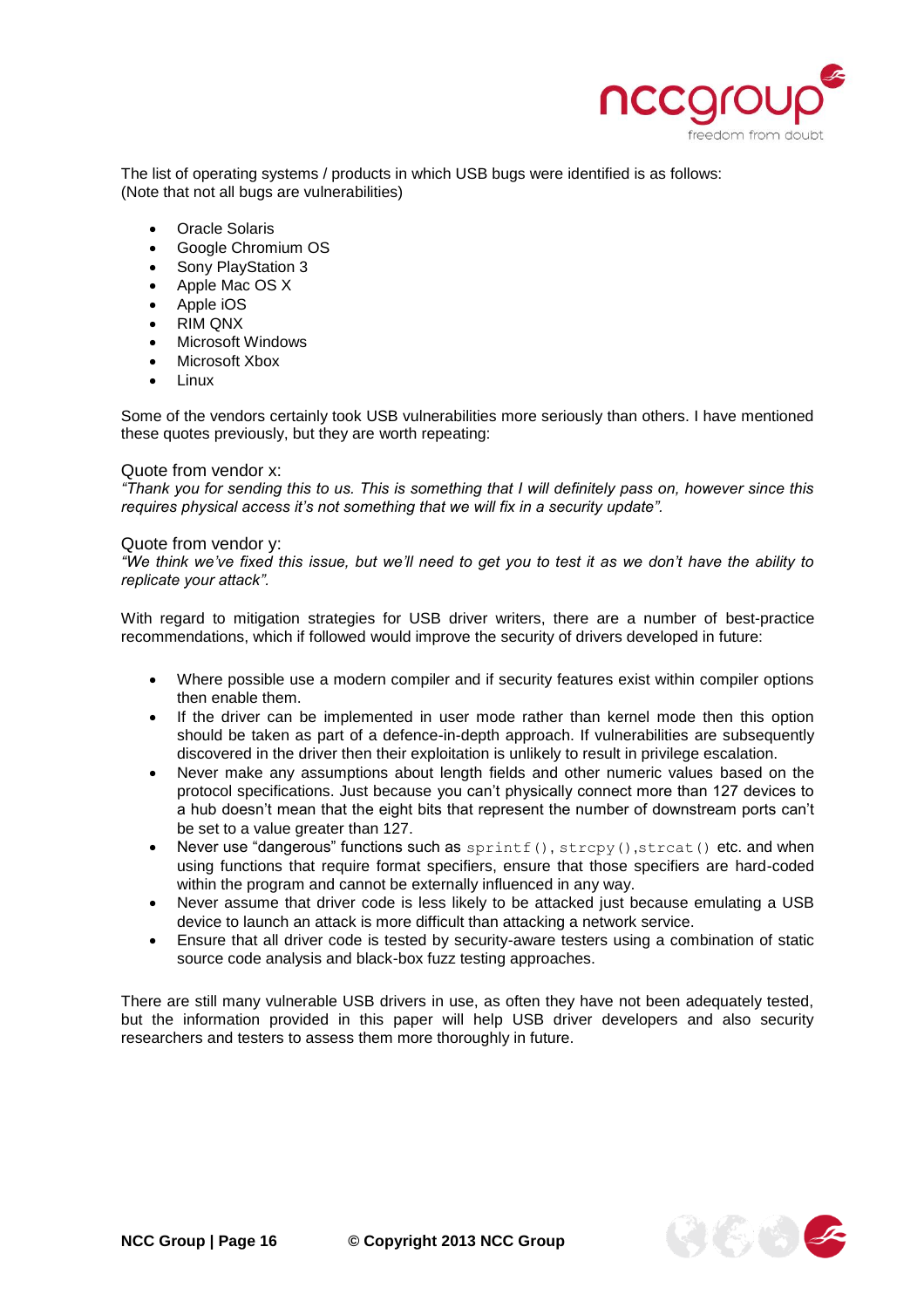

# <span id="page-16-0"></span>**7 USB Host Testing Checklist**

The following tables represent many common fields parsed by USB drivers in which malformed data may result in vulnerabilities being identified:

| <b>All classes of USB device</b> |                  |                                                |
|----------------------------------|------------------|------------------------------------------------|
| <b>Descriptor</b>                | <b>Field</b>     | <b>Bug class</b>                               |
| <b>Device</b>                    | bLength          | <b>Buffer overflow</b>                         |
| Device                           | bDescriptorType  | Logic error                                    |
| Device                           | bMaxPacketSize0  | <b>Buffer overflow</b>                         |
| Configuration                    | bLength          | <b>Buffer overflow</b>                         |
| Configuration                    | bDescriptorType  | Logic error                                    |
| Configuration                    | wTotalLength     | <b>Buffer overflow</b>                         |
| Configuration                    | bNumInterfaces   | <b>Buffer overflow</b>                         |
| Configuration -> Interface       | bLength          | <b>Buffer overflow</b>                         |
| Configuration -> Interface       | bNumEndpoints    | <b>Buffer overflow</b>                         |
| Configuration -> Endpoint        | bLength          | <b>Buffer overflow</b>                         |
| Configuration -> Endpoint        | bEndpointAddress | Logic error                                    |
| Configuration -> Endpoint        | wMaxPacketSize   | Buffer overflow                                |
| String                           | bLength          | <b>Buffer overflow</b>                         |
| String                           | bString          | <b>Buffer overflow</b><br><b>Format String</b> |

| <b>HID class devices</b> |                   |                        |
|--------------------------|-------------------|------------------------|
| <b>Descriptor</b>        | <b>Field</b>      | <b>Bug class</b>       |
| Configuration -> HID     | bLength           | <b>Buffer overflow</b> |
| Configuration -> HID     | wDescriptorLength | <b>Buffer overflow</b> |
| HID report               | Every field       | Logic error            |

| Image class devices e.g. Cameras  |                                           |                        |
|-----------------------------------|-------------------------------------------|------------------------|
| <b>Bulk-In data transfer type</b> | <b>Field</b>                              | <b>Bug class</b>       |
| DeviceInfo                        | Container Length                          | <b>Buffer overflow</b> |
| DeviceInfo                        | Container Type                            | Logic error            |
| DeviceInfo                        | Operation Code                            | Logic error            |
| DeviceInfo                        | Operations Supported<br>Array Size        | Buffer overflow        |
| DeviceInfo                        | Events Supported Array<br>Size            | <b>Buffer overflow</b> |
| DeviceInfo                        | Device Properties<br>Supported Array Size | <b>Buffer overflow</b> |
| DeviceInfo                        | Capture Formats<br>Supported Array Size   | <b>Buffer overflow</b> |



**NCC Group | Page 17 © Copyright 2013 NCC Group**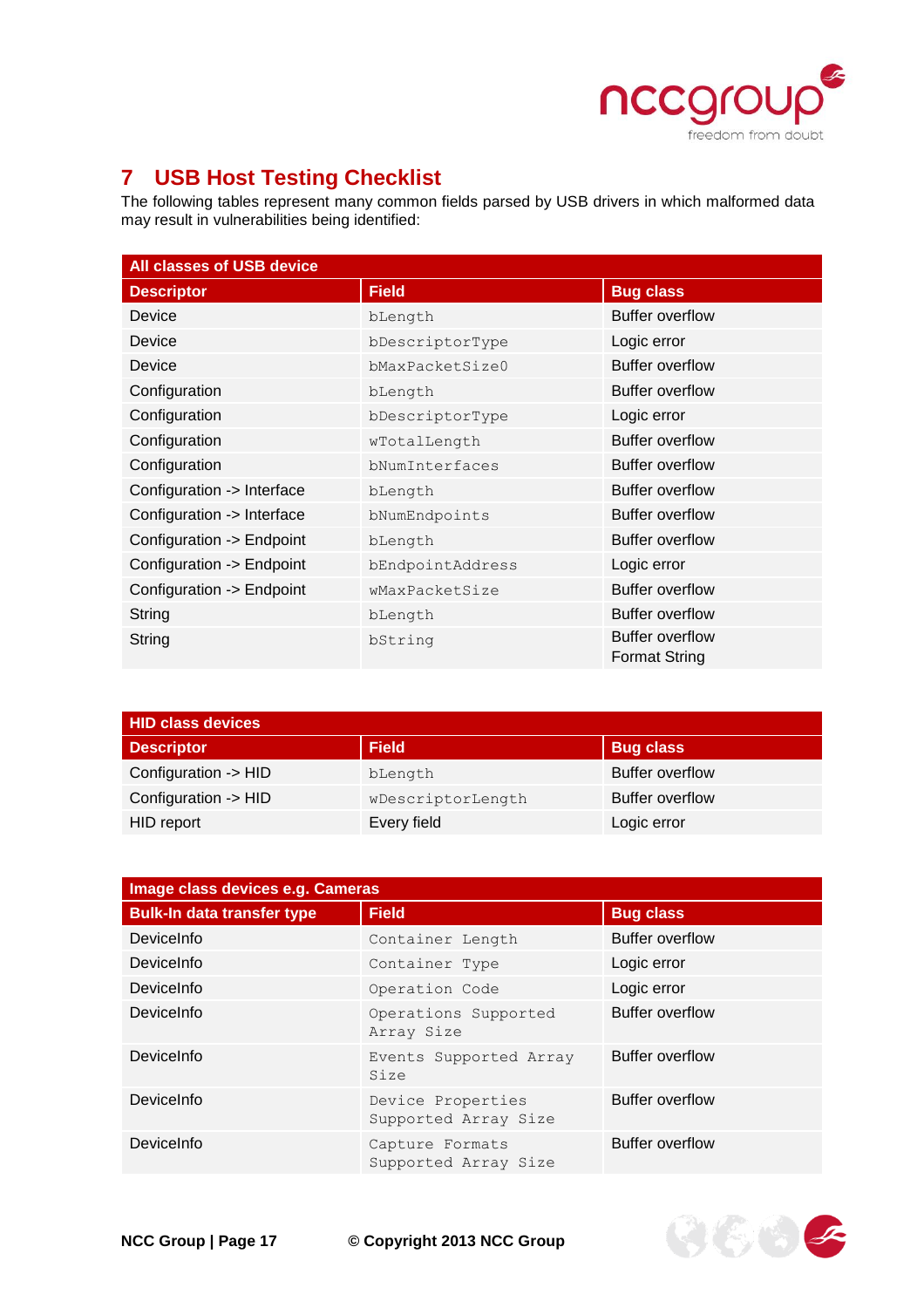

| DeviceInfo        | Image Formats Supported<br>Array Size | <b>Buffer overflow</b>                         |
|-------------------|---------------------------------------|------------------------------------------------|
| DeviceInfo        | Manufacturer                          | <b>Buffer overflow</b><br><b>Format String</b> |
| DeviceInfo        | Model                                 | <b>Buffer overflow</b><br><b>Format String</b> |
| DeviceInfo        | Device version                        | <b>Buffer overflow</b><br><b>Format String</b> |
| DeviceInfo        | Serial number                         | <b>Buffer overflow</b><br><b>Format String</b> |
| StorageIDArray    | Container Length                      | <b>Buffer overflow</b>                         |
| StorageIDArray    | Container Type                        | Logic error                                    |
| StorageIDArray    | Operation Code                        | Logic error                                    |
| StorageInfo       | Container Length                      | <b>Buffer overflow</b>                         |
| StorageInfo       | Container Type                        | Logic error                                    |
| StorageInfo       | Operation Code                        | Logic error                                    |
| StorageInfo       | StorageDescription                    | <b>Buffer overflow</b><br><b>Format String</b> |
| StorageInfo       | VolumeLabel                           | <b>Buffer overflow</b><br><b>Format String</b> |
| ObjectHandleArray | Container Length                      | <b>Buffer overflow</b>                         |
| ObjectHandleArray | Container Type                        | Logic error                                    |
| ObjectHandleArray | Operation Code                        | Logic error                                    |
| ObjectHandleArray | Object Handle Array Size              | <b>Buffer overflow</b>                         |
| ObjectInfo        | Container Length                      | <b>Buffer overflow</b>                         |
| ObjectInfo        | Container Type                        | Logic error                                    |
| ObjectInfo        | Operation Code                        | Logic error                                    |
| ObjectInfo        | Filename                              | <b>Buffer overflow</b><br><b>Format String</b> |
| ObjectInfo        | CaptureDate                           | <b>Buffer overflow</b><br><b>Format String</b> |
| ObjectInfo        | ModificationDate                      | <b>Buffer overflow</b><br><b>Format String</b> |
| ObjectInfo        | Keywords                              | <b>Buffer overflow</b><br>Format String        |

| Hub class devices e.g. USB hubs or mass storage devices with embedded hubs |              |                        |
|----------------------------------------------------------------------------|--------------|------------------------|
| <b>Descriptor</b>                                                          | <b>Field</b> | <b>Bug class</b>       |
| Hub                                                                        | bDescLength  | <b>Buffer overflow</b> |
| Hub                                                                        | bNbrPorts    | <b>Buffer overflow</b> |

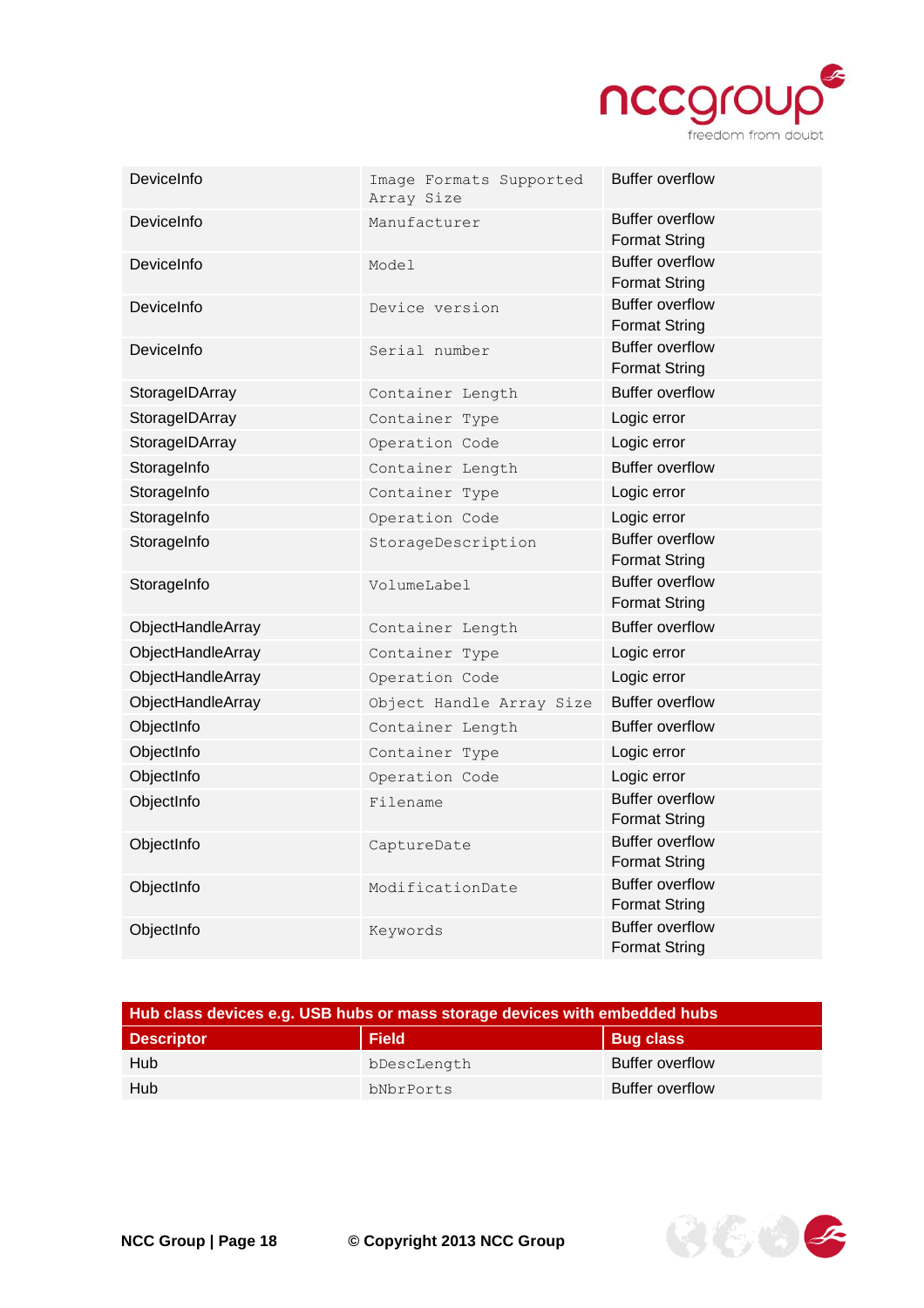

| <b>Printer class devices</b> |                  |                        |
|------------------------------|------------------|------------------------|
| <b>Class request</b>         | <b>Field</b>     | <b>Bug class</b>       |
| Device ID string (IEEE 1284) | Device ID Length | <b>Buffer overflow</b> |

| Mass storage class devices  |                        |                                                |
|-----------------------------|------------------------|------------------------------------------------|
| <b>Class request</b>        | <b>Field</b>           | <b>Bug class</b>                               |
| <b>CBW Inquiry Response</b> | Peripheral Device Type | Logic error                                    |
| <b>CBW Inquiry Response</b> | Additional length      | <b>Buffer overflow</b>                         |
| <b>CBW Inquiry Response</b> | Vendor ID              | Buffer overflow<br><b>Format String</b>        |
| <b>CBW Inquiry Response</b> | Product ID             | <b>Buffer overflow</b><br><b>Format String</b> |
| <b>CBW Inquiry Response</b> | Product Revision Level | <b>Buffer overflow</b><br><b>Format String</b> |